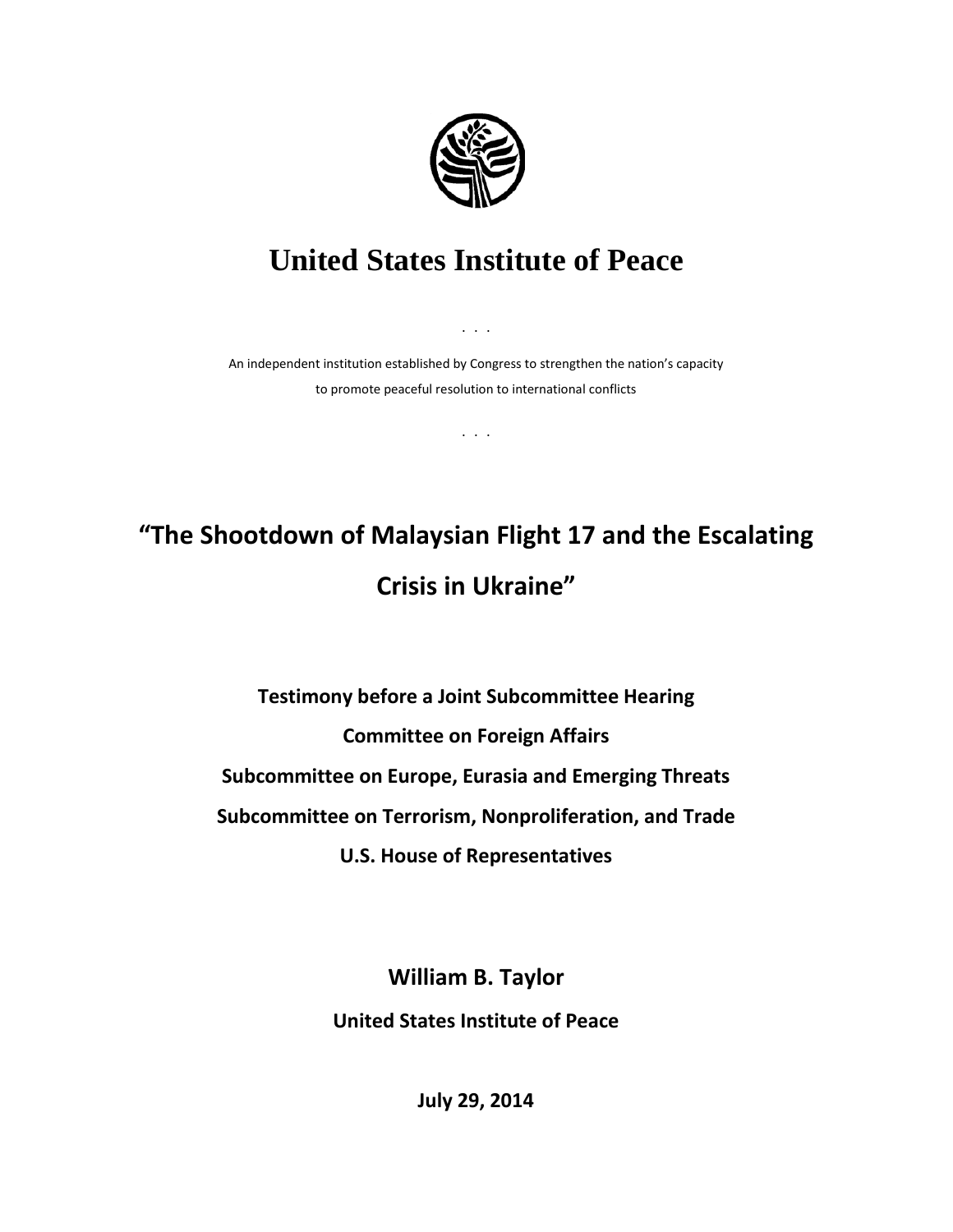Chairman Rohrabacher, Chairman Poe, members of the subcommittees, thank you for the opportunity to present my views on the shooting down of Malaysian Flight 17 and the escalating crisis in Ukraine. I commend you for this timely and important hearing.

The views I express today are solely my own and do not represent those of the United States Institute of Peace, which does not take policy positions.

## **The Situation Today**

In my view, Russia is today the single greatest threat to peace in Europe. If the West does not confront this threat—that is, if we appease the Russians now—we will have to confront an even larger threat tomorrow, closer to home.

Members of this committee and your colleagues are fully aware of the situation in Ukraine. Russian support for the separatists in Donetsk and Luhansk-- weapons, leadership, financing, organization, personnel, fighters -- is the only thing keeping the Ukrainian government from establishing security in southeastern Ukraine. Security is needed to find the remaining victims of the missile strike on the Malaysian airliner and to complete the investigation. Russian support allows the separatists to continue to impede those efforts.

In my view we must confront the Russian war against Ukraine. This aggression started with the quiet invasion of Crimea last spring. A sham, at-the-end-of-a-rifle referendum was followed by an illegal annexation. The international community should not allow that annexation to stand. Until that situation is resolved to the satisfaction of Ukraine, the Russian government should pay serious penalties to Ukraine for the temporary loss of income and illegally confiscated assets that would have come to Ukraine from Crimea.

1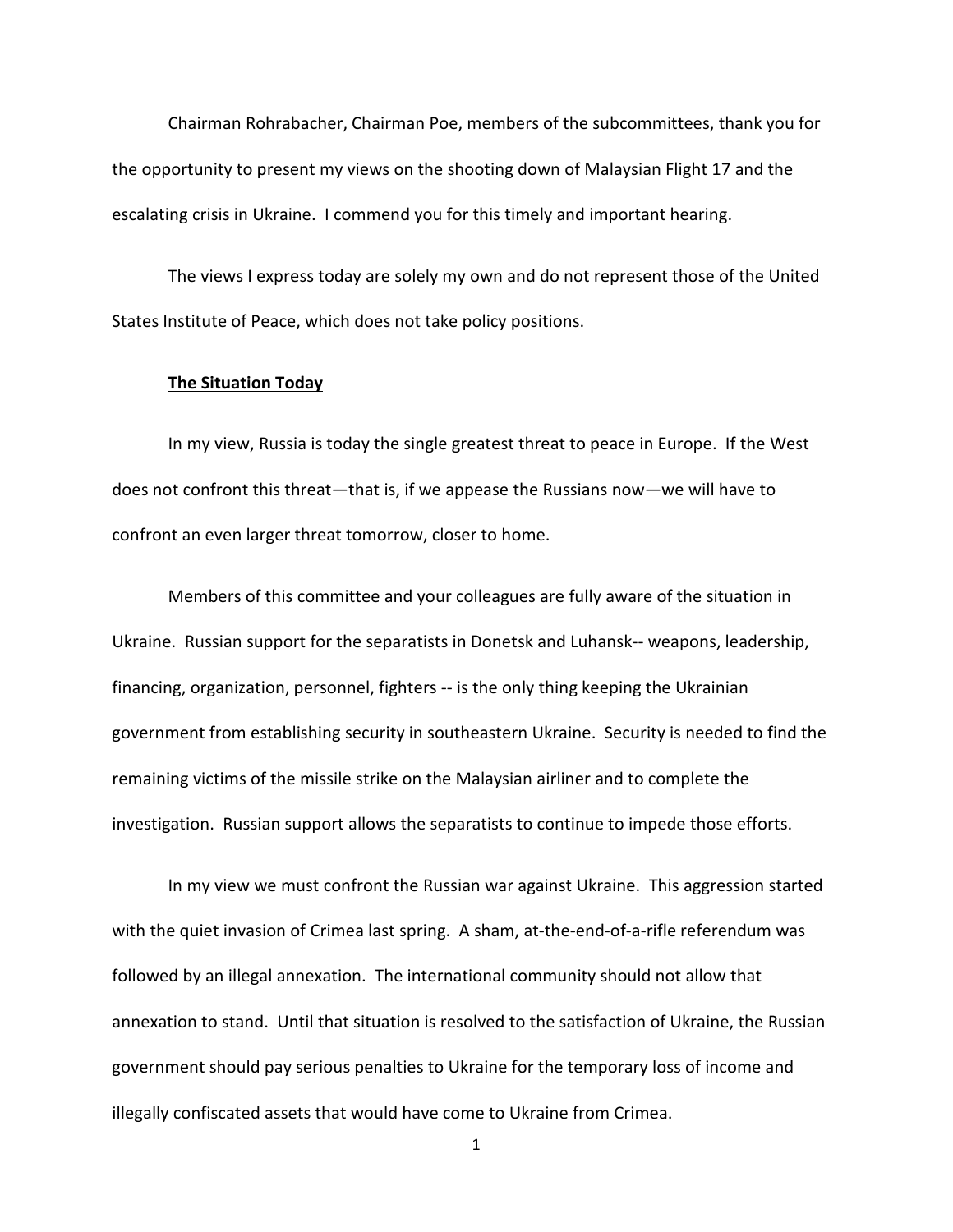The international community did not confront the Kremlin over Crimea. As a consequence, the Russians continued their aggression in Donetsk and Luhansk. The leaders of the separatist movement have become almost exclusively Russian, and Russian equipment flows across the border unimpeded. This equipment—including sophisticated anti-aircraft weapons—shot down the Malaysian airliner killing 298 people. No matter what individual separatist pushed the button to fire the weapon—let's be clear, Mr. Chairman-- the tragedy is Russian responsibility.

## **Recommendations**

What should be done.

First, human decency requires the return of the victims to their families. Further, experts need access to the crash site to complete the investigation. If the separatists continue to impede these efforts, the international community-- led by the Dutch, Australians and Malaysians; supported by other nations with victims on MH17, including the United States; and with the approval of the Ukrainians—should provide an armed, international security force to protect the investigators and allow them to find the victims and complete their investigation. That investigation should lead to criminal prosecutions of those found responsible.

Second, the international community, led by the United States, should provide Ukraine with the means to eliminate the separatist forces in their country. This means weapons, military advice, intelligence, and financial support to pay and equip their soldiers.

Third, the international community should follow the individual travel bans and asset freezes with harsh economic sanctions on entire sectors of the Russian economy to deter the